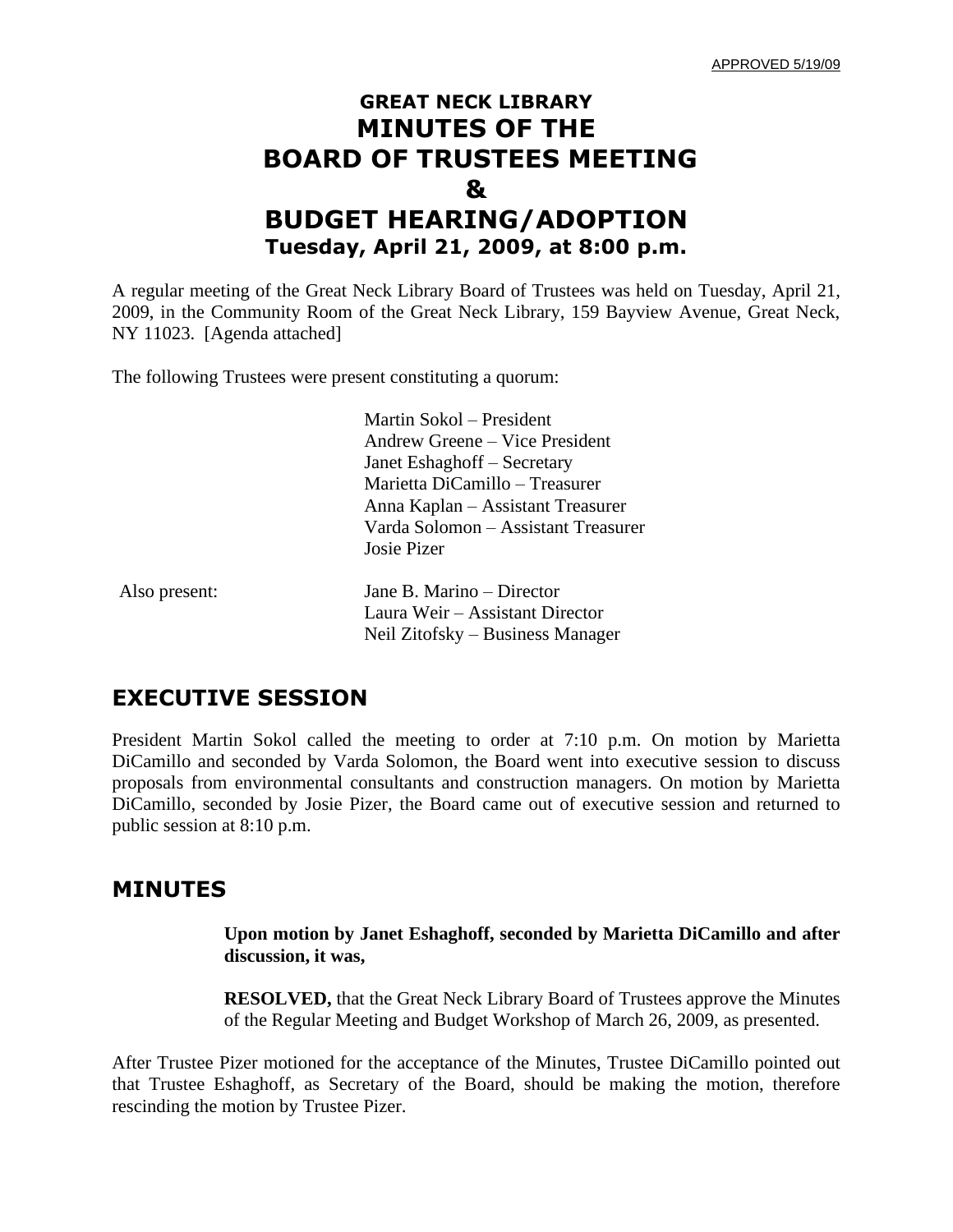**VOTE:** Yes – 7 (DiCamillo, Eshaghoff, Greene, Kaplan, Pizer, Sokol, Solomon) *MOTION CARRIED UNANIMOUSLY*

## **TREASURER'S REPORT – PERSONNEL REPORT**

During the month of March 2009, revenue received was \$991,050. Total expenses were \$578,535.

\_\_\_\_\_\_\_\_\_\_\_\_\_\_\_\_\_\_\_\_\_\_\_\_\_\_\_\_\_\_\_\_\_\_\_\_\_\_\_\_\_\_\_\_\_\_\_\_\_\_\_\_\_\_\_\_\_\_\_\_\_\_\_\_\_\_\_\_\_\_\_\_\_\_\_\_\_\_\_\_\_\_\_\_\_\_\_\_\_\_\_\_\_

At the close of business, March 31, 2009, total unadjusted operating fund holdings were \$2,710,999. Of these funds, \$2,300,123 was on deposit at HSBC and Chase Bank, and \$2,780 was on hand in Petty Cash funds at Main and the Branches. This compares to a March 31, 2008, unadjusted balance of \$2,920,410.

Additionally, the unadjusted cash balance of the Main Building and Special Services fund was \$1,573,291; the Automated Library fund was \$162,270; the Restricted Gift fund was \$383,585; the Branch and Special Services fund was \$165,416. These funds totaled \$2,284,562 on March 31, 2009. The March 31 2008, unadjusted total was \$1,844,089.

#### **Upon motion by Marietta DiCamillo, seconded by Varda Solomon, and after discussion, it was,**

**RESOLVED,** that the Great Neck Library Board of Trustees accept the April 21, 2009, Treasurer's Report.

**VOTE:** Yes – 7 (DiCamillo, Eshaghoff, Greene, Kaplan, Pizer, Sokol, Solomon) *MOTION CARRIED UNANIMOUSLY*

### **Warrants**

#### **Upon motion by Marietta DiCamillo, seconded by Varda Solomon, and after discussion, it was,**

**RESOLVED,** that the Great Neck Library Board of Trustees authorize the Treasurer, who has reviewed all checks and supporting documentation, to pay the persons named in the Warrant dated March 21, 2009, through April 17, 2009, Paid Checks numbered 0026978 through 0026983, 0027036 through 0027042, 1223 through 1224 and 38857 through 38867, and To-Be-Paid Checks numbered 38868 through 39014, the sums set against their respective names, amounting in the aggregate to \$253,984.81.

**VOTE:** Yes – 7 (DiCamillo, Eshaghoff, Greene, Kaplan, Pizer, Sokol, Solomon) *MOTION CARRIED UNANIMOUSLY*

**Payroll Warrants**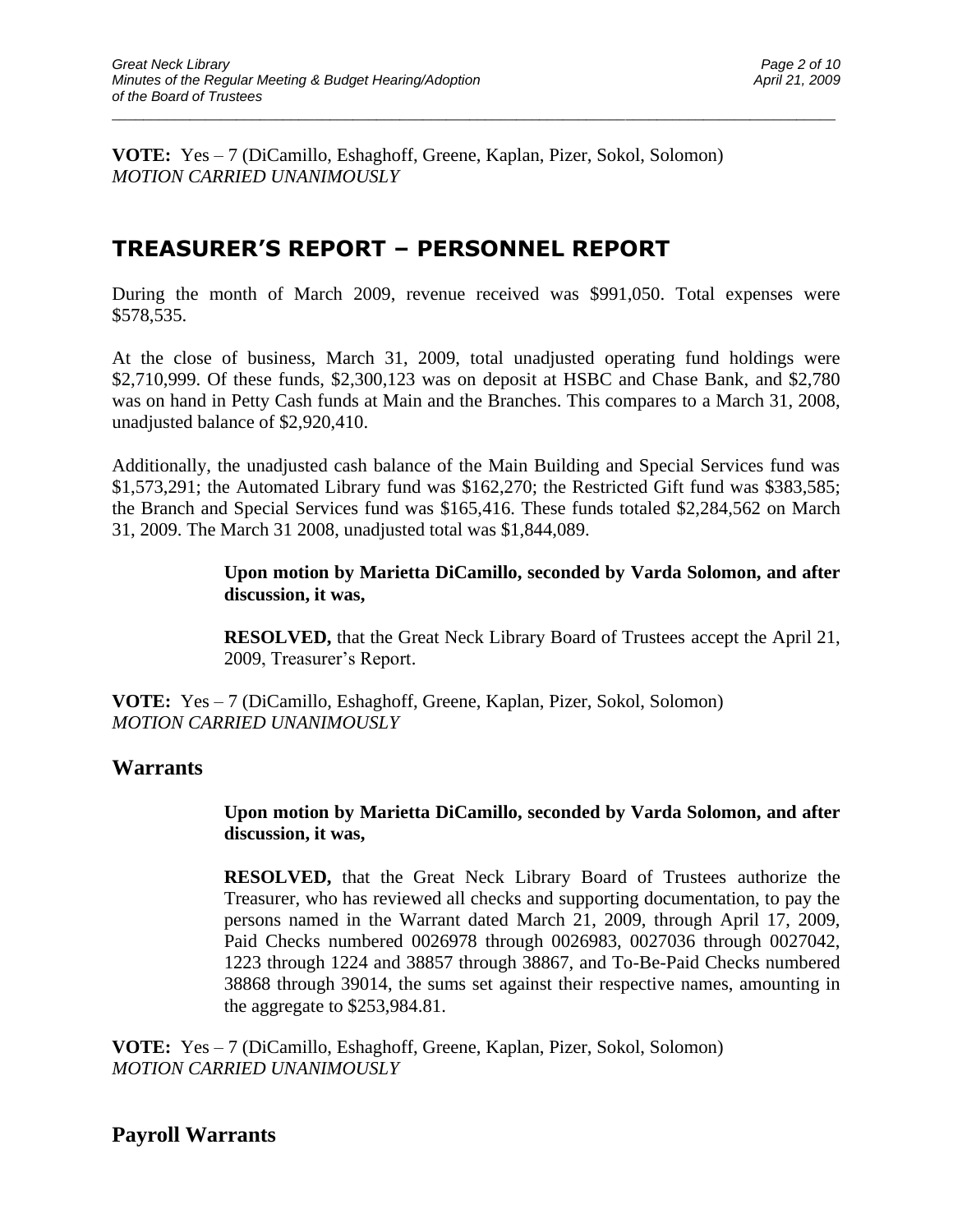#### **Upon motion by Marietta DiCamillo, seconded by Varda Solomon, and after discussion, it was,**

\_\_\_\_\_\_\_\_\_\_\_\_\_\_\_\_\_\_\_\_\_\_\_\_\_\_\_\_\_\_\_\_\_\_\_\_\_\_\_\_\_\_\_\_\_\_\_\_\_\_\_\_\_\_\_\_\_\_\_\_\_\_\_\_\_\_\_\_\_\_\_\_\_\_\_\_\_\_\_\_\_\_\_\_\_\_\_\_\_\_\_\_\_

**RESOLVED,** that the Great Neck Library Board of Trustees accept the Payroll Warrants for pay dates March 12 and March 26, 2009, which have been reviewed by the Treasurer, in the amounts of \$179,273.71, \$180,428.77 respectively, for a total of \$359,702.48.

**VOTE:** Yes – 7 (DiCamillo, Eshaghoff, Greene, Kaplan, Pizer, Sokol, Solomon) *MOTION CARRIED UNANIMOUSLY*

### **Personnel Changes**

**Upon motion by Marietta DiCamillo, seconded by Varda Solomon, and after discussion, it was,**

**RESOLVED,** that the Great Neck Library Board of Trustees accept the Personnel Changes of March 21, 2009 through April 17, 2009.

**VOTE:** Yes – 7 (DiCamillo, Eshaghoff, Greene, Kaplan, Pizer, Sokol, Solomon) *MOTION CARRIED UNANIMOUSLY*

Trustee DiCamillo requested that the Business Manager prepare a recommendation for the Board in tandem with next month's review of the audit to provide some direction as to what should be done with the large balances we have for replenishing the funds.

## **REPORTS**

### **Director**

Copies of the Director's Report were made available for the public. Below is the text of the Director's Report:

#### Meetings

I attended a workshop sponsored by the Nassau Library System entitled, "Library Directors and Library Boards: A Critical Partnership." I found it to be very informative and I've included some of the hand-outs given during this workshop. I would like to suggest that the Members of the Board consider holding a similar training. This is a workshop Jackie Thresher has also presented to other groups of Trustees. *If the Board wished to have a similar workshop, the Director would be happy to schedule one.*

There will be nine staff members attending the Long Island Library Conference on May 7, an annual event that always proves valuable for staff members' professional development. This will be my first Long Island Library Conference and I am looking forward to attending this event.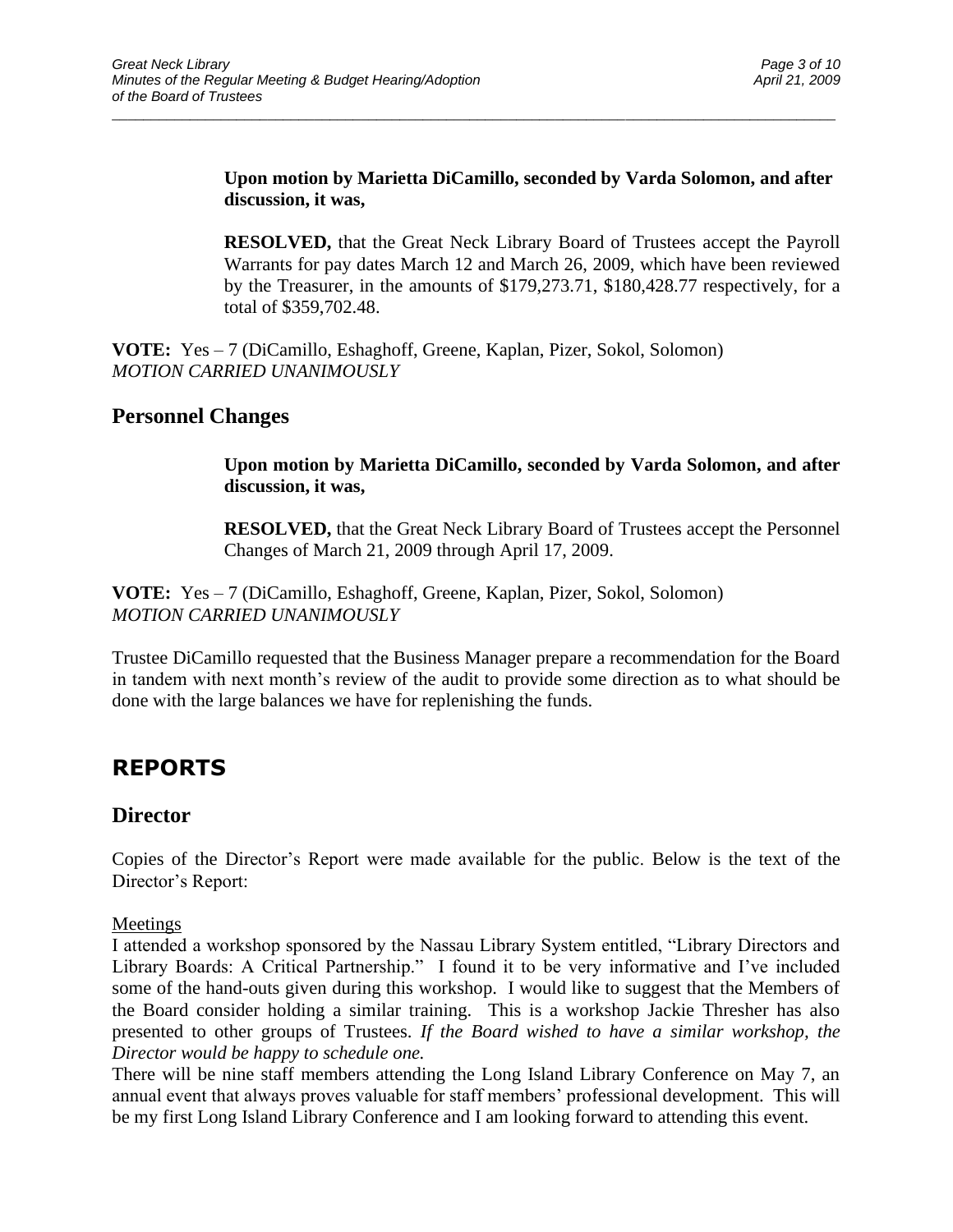I will also be attending the New York State Broadband Summit at the Sagamore Inn on Lake George on June 3 and 4 along with Trustee Janet Eshaghoff. This event, paid for by the Gates Foundation, is part of the Gates Foundation Broadband Grant Program, a program in which we and four other Nassau libraries were invited to take part.

\_\_\_\_\_\_\_\_\_\_\_\_\_\_\_\_\_\_\_\_\_\_\_\_\_\_\_\_\_\_\_\_\_\_\_\_\_\_\_\_\_\_\_\_\_\_\_\_\_\_\_\_\_\_\_\_\_\_\_\_\_\_\_\_\_\_\_\_\_\_\_\_\_\_\_\_\_\_\_\_\_\_\_\_\_\_\_\_\_\_\_\_\_

Laura Weir attended a program entitled "Innovation in Libraries by The Shanachies" on Tuesday, April 7 at the Flushing Branch of the Queens Library. A more detailed report about this program is attached. She will also be attended a NYLINK conference entitled "Disruptive Change at Libraries, Thriving and Reviving" on May 8 at the Franklin D Roosevelt Presidential Library and Museum at Hyde Park, New York.

#### Collection Agency

I have followed up on the directive issued by the Board on having Unique Management Services for a 90-day trial period. Although the resolution used a \$50 threshold, Unique suggests a \$25 threshold. As I'm sure you know from the discussion in December, they estimate for a library our size, (800,000 circ per year) we would have 96 new patrons who would qualify for collections per month. According to a memo from the Circulation Department Head the actual number of patrons who owe \$25 or more was 256 in January 2009. The cost for this service to the library would be approximately \$10,310. They claim a return of 4 to 1, so we would realize \$41,241. They can also go back and clean up old accounts going back as three years. I have spoken to several other Directors in Westchester and Nassau who use this service and each is happy with the company. Although I was concerned about the public relations damage that might be incurred by launching a program such as this at this time, i.e. when the economy is so bad and we are about to engage in a building project, the Directors I spoke to seemed to feel that it was not as big a concern as I had feared. If the Board would still like to proceed, I recommend that the amnesty period take place sometime in May, with the 90 day trial period covering June, July and August, 2009. *All the Trustees were in favor of this.*

#### Long Range Planning

I am attaching some information about the Long Range Planning Committee, its role, function and history, to this report. I am also attaching a copy of our Long Range Plan which was written in 2005 and approved in April of that year and needs to have a place in the Library's Board Policy Manual. I recommend that the Board President appoint a chair and two additional members to this committee so they may make any updates they deem necessary.

### **Building Committee**

The Building Committee met on April  $7<sup>th</sup>$  to review preliminary space program. Below is the text of the Building Committee Report submitted by Building Chair, Trustee Greene:

Present: Andrew Greene, Committee Chair; Janet Eshaghoff, Anna Kaplan, and Martin Sokol – members of the Building Committee. Also present: Dan Heuberger and Ernesto Vela, from DattnerArchitects, Library Director Jane Marino and Library Assistant Director, Laura Weir. Also in attendance as observers were Trustees Marietta DiCamillo, Josie Pizer and Varda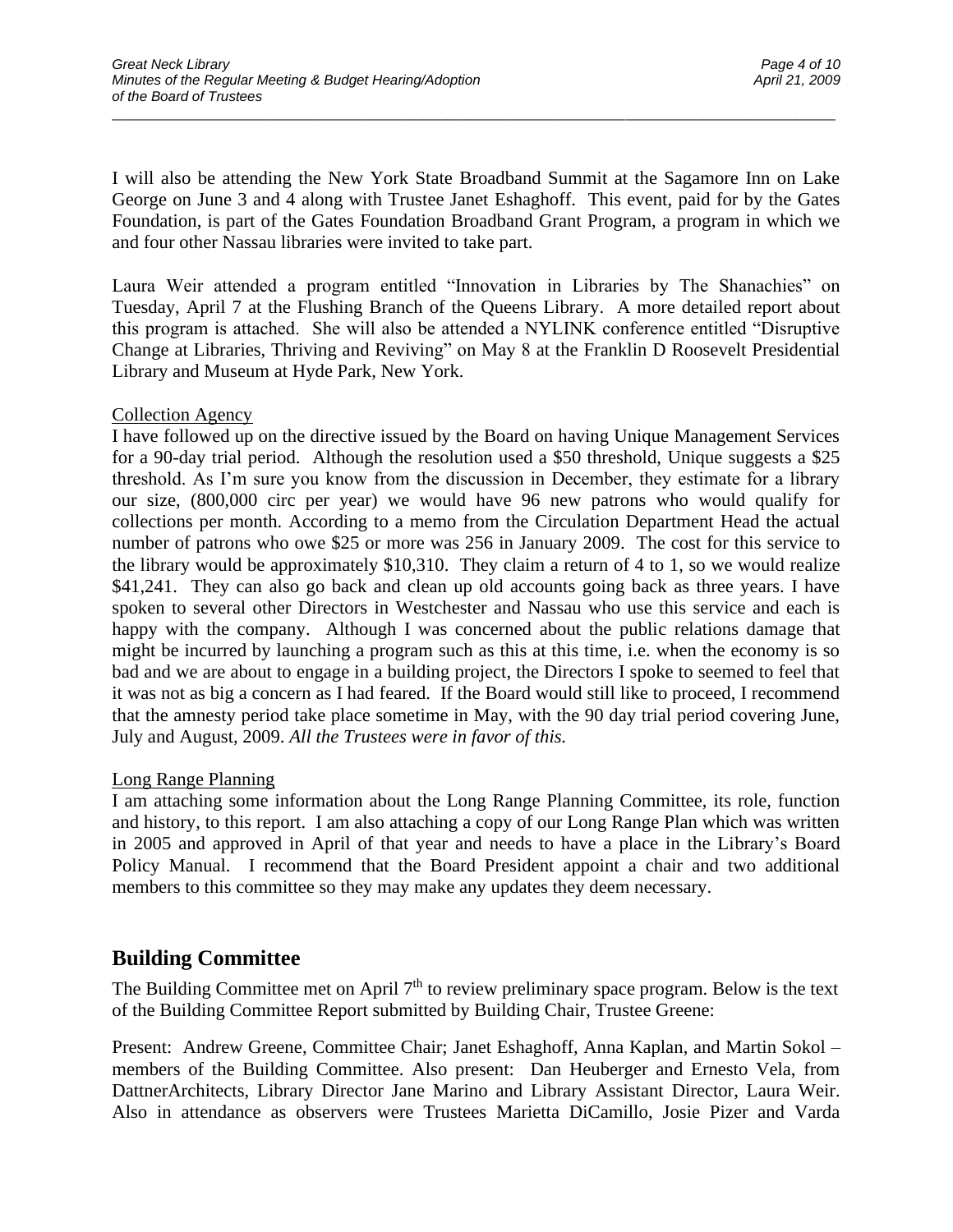Solomon. Members of the public in attendance were Naomi Feldheim, Carol Frank and Marianna Wohlgemuth.

\_\_\_\_\_\_\_\_\_\_\_\_\_\_\_\_\_\_\_\_\_\_\_\_\_\_\_\_\_\_\_\_\_\_\_\_\_\_\_\_\_\_\_\_\_\_\_\_\_\_\_\_\_\_\_\_\_\_\_\_\_\_\_\_\_\_\_\_\_\_\_\_\_\_\_\_\_\_\_\_\_\_\_\_\_\_\_\_\_\_\_\_\_

The meeting was called to order at 7:40 p.m. and adjourned at 10:00 p.m. Subject: Preliminary Space Program.

Dan Heuberger presented an overview of his activities on the building project to date. He discussed the interviews he and Ernesto had conducted with various staff members, including all department heads and other key members of the staff. His purpose in those interviews was to ascertain the issues important to the staff regarding space and functionality. He also described his meeting with various other contractors that will be part of the project and reported that they were able to thoroughly inspect the building, review the building plans and ask questions of the Maintenance Department

On March 25, Dan and Ernesto were present at the Library for a presentation to the public which was presented twice: once for any local mayors and other officials who were interested in attending and again for the general public. At each meeting, he presented an overview of his firm and the work they've done including the renovation and expansion of the Bronx Library Center and the Jackson Heights Library Branch in Queens, New York. He also showed aerial views of this library, indicating such important considerations as natural light and the borders between the library and the pond. Approximately 50 people attended and the committee agreed that the presentation was well received.

Dan presented a collection inventory, shelving requirements, staff summary and a building area size summary. He asked Jane Marino to confirm the collection and staff numbers he has received, since they differ from those in the original RFP. She will do so and get back to him. He then walked the committee through the Building Area Size Summary by each Department, describing what both preliminary interviews have produced in the way of requests by staff as well as original proposals from the RFP. Dan also discussed how shelving density may affect the square footage required by some areas. He is looking for some guidance from the Building Committee. The committee will discuss these needs and respond to him.

The committee's next meeting will take place on April 23, 2009 at 7:30 pm in the Library's Multi-purpose room. [end of written report]

Trustee Greene also reported that a questionnaire soliciting public input is on the Library's website and in the May/June issue of the newsletter. He provided an update on the Meeting of the architects, Trustees and Library Director with Supervisor Jon Kaiman on April 20<sup>th</sup>. It was a productive meeting giving everyone the opportunity to exchange ideas.

The Board had met in Executive Session prior to tonight's meeting to discuss proposals from environmental consultants and construction managers and the Committee will be putting forward a resolution with their recommendations under "New Business." There will also be another resolution tonight to seek Board approval to investigate the Library's need for other professionals – bond counsel, zoning attorneys, bankers, etc. [see "Other Business"]

The April 28<sup>th</sup> Building Committee meeting for public feedback on the building program will be broadcasted live on Channel 28.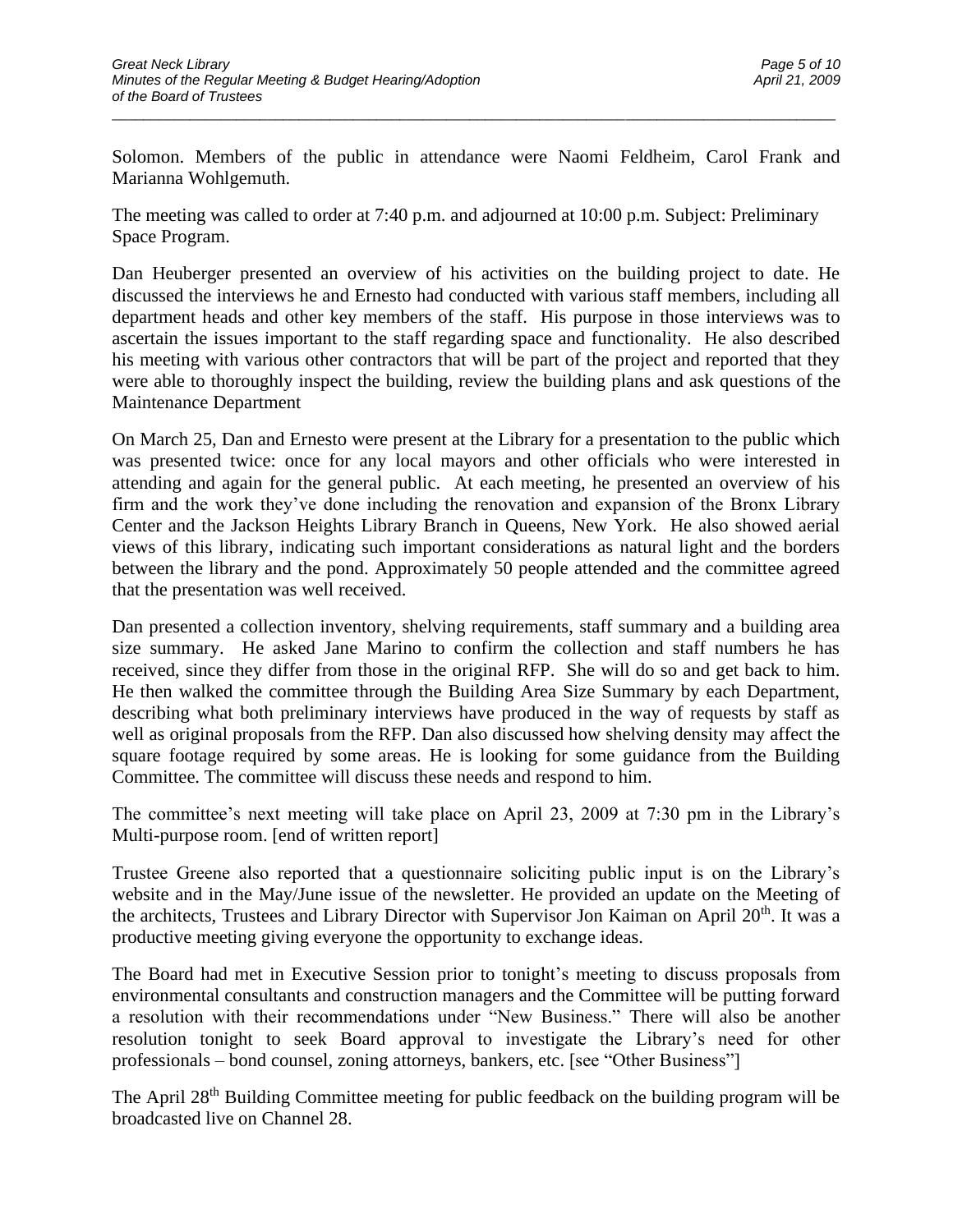*Public Comments: Ralene Adler, Daniel Nachmanoff*

## **NEW BUSINESS**

### **Selection of Environmental Consultant**

**Upon motion by Anna Kaplan** [Director Marino read the motion for Trustee Kaplan as the Director had the modified language for this resolution] **and seconded by Marietta DiCamillo and after discussion, it was,**

\_\_\_\_\_\_\_\_\_\_\_\_\_\_\_\_\_\_\_\_\_\_\_\_\_\_\_\_\_\_\_\_\_\_\_\_\_\_\_\_\_\_\_\_\_\_\_\_\_\_\_\_\_\_\_\_\_\_\_\_\_\_\_\_\_\_\_\_\_\_\_\_\_\_\_\_\_\_\_\_\_\_\_\_\_\_\_\_\_\_\_\_\_

**RESOLVED,** that subject to the approval of any such contract by the Library's attorney, the Great Neck Library Board of Trustees retain the services of EEA to provide environmental services related to the Main Library Renovation/Expansion project as outlined in their proposal dated April 13, 2009, to be charged to the Main Building & Special Services fund. Such retention not to exceed \$2,500.

**VOTE:** Yes **–** 7 (DiCamillo, Eshaghoff, Greene, Kaplan, Pizer, Sokol, Solomon) *MOTION CARRIED UNANIMOUSLY*

#### **Selection of Construction Manager**

**Upon motion by Andrew Greene and seconded by Varda Solomon and after discussion, it was,**

**RESOLVED,** that the Great Neck Library Board of Trustees retain the services of Park East Construction Corp. to provide construction management services related to the Main Library Renovation/Expansion project as outlined in their proposal to be charged to the Main Building & Special Services fund, subject to a satisfactory negotiation of a contract between the Library and Park East Construction Corp. by our attorney. Said contract to include an initial payment for pre-referendum services not to exceed \$20,000.

*Public Comments: Stanley Romaine*

**VOTE:** Yes **–** 7 (DiCamillo, Eshaghoff, Greene, Kaplan, Pizer, Sokol, Solomon) *MOTION CARRIED UNANIMOUSLY*

### **Policy Manual Amendment – New Section 500-15 (Long Range Planning)**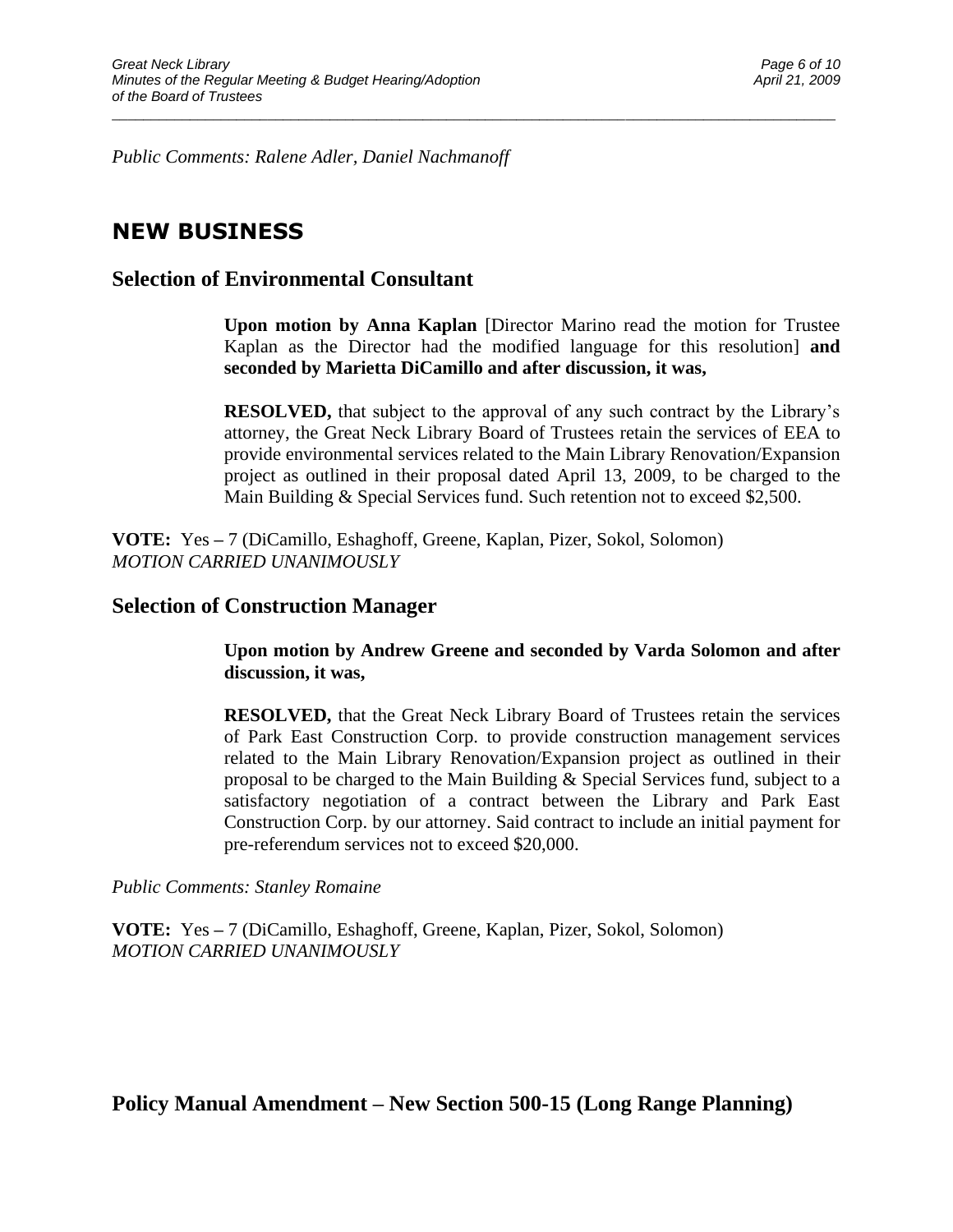**Upon motion by Anna Kaplan and seconded by Varda Solomon and after discussion, it was,**

\_\_\_\_\_\_\_\_\_\_\_\_\_\_\_\_\_\_\_\_\_\_\_\_\_\_\_\_\_\_\_\_\_\_\_\_\_\_\_\_\_\_\_\_\_\_\_\_\_\_\_\_\_\_\_\_\_\_\_\_\_\_\_\_\_\_\_\_\_\_\_\_\_\_\_\_\_\_\_\_\_\_\_\_\_\_\_\_\_\_\_\_\_

**RESOLVED,** that the Great Neck Library Board of Trustees amend its policy manual to add a new section 500-15, Long Range Planning, therein.

**VOTE:** Yes **–** 7 (DiCamillo, Eshaghoff, Greene, Kaplan, Pizer, Sokol, Solomon) *MOTION CARRIED UNANIMOUSLY*

## **Long Range Planning Committee**

The Board deferred the appointment of a steering committee of the Board as a whole which constitutes the Long Range Planning Committee to a subsequent meeting.

### **Gates Foundation Grant**

#### *Parkville Branch*

#### **Upon motion by Janet Eshaghoff and seconded by Varda Solomon and after discussion, it was,**

**RESOLVED,** that the Great Neck Library Board of Trustees authorize and commit matching funds to the Bill and Melinda Gates Opportunity Online Hardware Grant in the amount of \$2,600, representing 50% of the total Phase II equipment costs of \$5,200 for the Parkville Branch of the Great Neck Library. Such funds will come from the Branch and Special Services fund of the Great Neck Library and will be made available immediately.

**VOTE:** Yes **–** 7 (DiCamillo, Eshaghoff, Greene, Kaplan, Pizer, Sokol, Solomon) *MOTION CARRIED UNANIMOUSLY*

#### *Station Branch*

#### **Upon motion by Varda Solomon and seconded by Marietta DiCamillo and after discussion, it was,**

**RESOLVED,** that the Great Neck Library Board of Trustees authorize and commit matching funds to the Bill and Melinda Gates Opportunity Online Hardware Grant in the amount of \$5,200, representing 50% of the total Phase II equipment costs of \$10,400 for the Station Branch of the Great Neck Library. Such funds will come from the Branch and Special Services fund of the Great Neck Library and will be made available immediately.

**VOTE:** Yes **–** 7 (DiCamillo, Eshaghoff, Greene, Kaplan, Pizer, Sokol, Solomon) *MOTION CARRIED UNANIMOUSLY*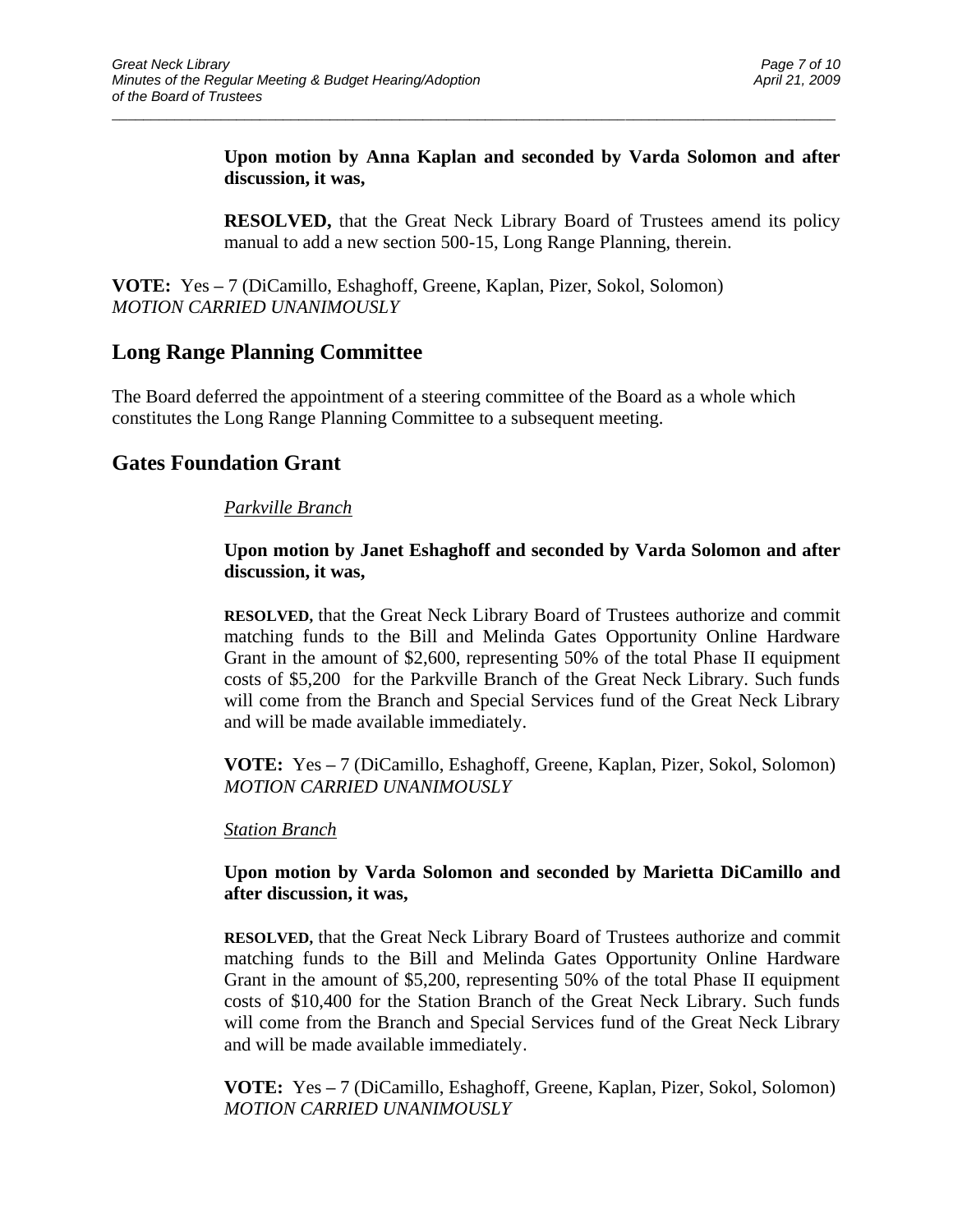### **Excess Equipment**

**Upon motion by Marietta DiCamillo and seconded by Anna Kaplan and after discussion, it was,**

\_\_\_\_\_\_\_\_\_\_\_\_\_\_\_\_\_\_\_\_\_\_\_\_\_\_\_\_\_\_\_\_\_\_\_\_\_\_\_\_\_\_\_\_\_\_\_\_\_\_\_\_\_\_\_\_\_\_\_\_\_\_\_\_\_\_\_\_\_\_\_\_\_\_\_\_\_\_\_\_\_\_\_\_\_\_\_\_\_\_\_\_\_

**RESOLVED,** that the Great Neck Library Board of Trustees declare the items listed on the appended schedule dated April 16, 2009, excessed and authorize the Director to dispose of same in an appropriate manner.

**VOTE:** Yes **–** 7 (DiCamillo, Eshaghoff, Greene, Kaplan, Pizer, Sokol, Solomon) *MOTION CARRIED UNANIMOUSLY*

## **OTHER BUSINESS**

### **Questionnaires**

Trustee Pizer inquired about the tabulation of the questionnaires. Director Marino responded that the online questionnaires will be tabulated automatically and responses from the newsletter will be deposited in boxes at the circulation desks at all four library locations and will be counted accordingly. Trustee Pizer requested that periodic updates be provided to the public after tabulation is done.

### **Professional Services**

#### **Upon motion by Andrew Greene and seconded by Varda Solomon and after discussion, it was,**

**RESOLVED,** that the Great Neck Library Board of Trustees authorize the Building Committee to consider in executive session with all Trustees being invited and recommend to the Board of Trustees personnel to provide professional services for the building project to include, but not limited to, financial advisor, investment banker, borrower's counsel, cost estimator, public relations (if any), land use and zoning counsel, on the condition that the committee whenever possible obtain three (3) proposals for such services prior to such recommendation.

*Public Comments: Ralene Adler, Daniel Nachmanoff, Marianna Wohlgemuth, Stanley Romaine*

The Building Committee at its upcoming April 23<sup>rd</sup> meeting will discuss the elimination of any of the category of professionals mentioned above that will not be needed for the renovation/expansion project. This portion will be done in open session but the actual reviewing of proposals and interviews will be done in executive session at a future meeting of the Building Committee.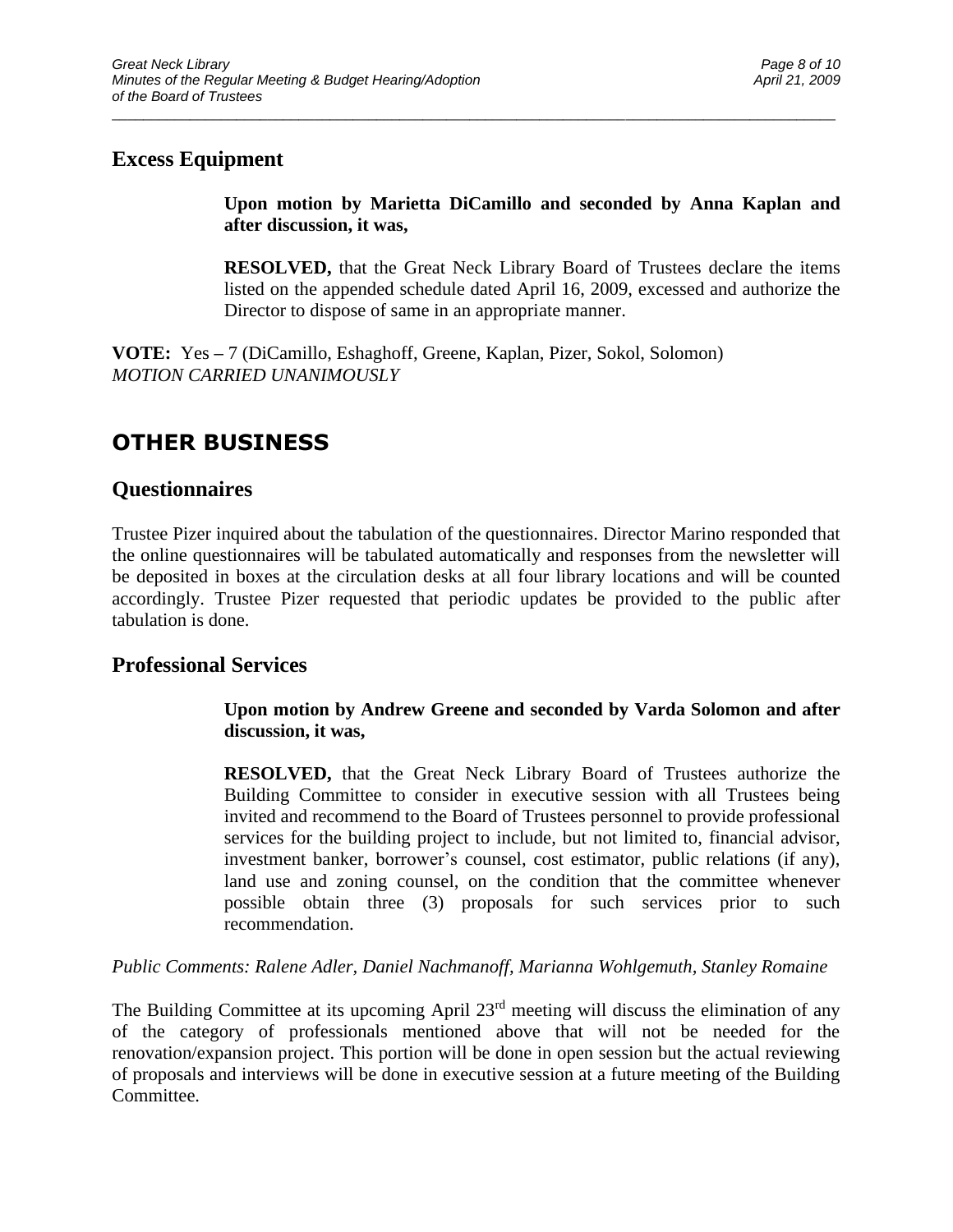**VOTE:** Yes **–** 7 (DiCamillo, Eshaghoff, Greene, Kaplan, Pizer, Sokol, Solomon) *MOTION CARRIED UNANIMOUSLY*

President Sokol thanked all the Trustees for their hard work and their cohesiveness as a whole in moving forward with the building project.

\_\_\_\_\_\_\_\_\_\_\_\_\_\_\_\_\_\_\_\_\_\_\_\_\_\_\_\_\_\_\_\_\_\_\_\_\_\_\_\_\_\_\_\_\_\_\_\_\_\_\_\_\_\_\_\_\_\_\_\_\_\_\_\_\_\_\_\_\_\_\_\_\_\_\_\_\_\_\_\_\_\_\_\_\_\_\_\_\_\_\_\_\_

## **CORRESPONDENCE**

Jeffrey Braverman was not present to speak to his letters of March 19, 2009, which is attached to these Minutes along with the Library's response to him and his subsequent letter informing the Board he would not be at this meeting.

## **OPEN TIME**

Ralene Adler made reference to her letter dated March  $3<sup>rd</sup>$  and a second reminder dated April 15<sup>th</sup> addressed to Trustee Greene, among other issues. Trustee Greene informed her that the letter was discussed by the Board and sent to the attorney for input and a response was forthcoming, and much of the information she requested would not be provided.

Marianna Wohlgemuth was told that her letter [received at the Library April 16<sup>th</sup>] will be on the agenda for the May Board meeting.

Also speaking were Daniel Nachmanoff, Stanley Romaine, Naomi Feldheim

## **ADJOURNMENT**

The portion of the meeting was adjourned at 9:04 p.m. on motion by Andrew Greene and seconded by Marietta DiCamillo. The Board then went on to reconvene for the public budget Hearing and adoption.

# **PUBLIC BUDGET HEARING & ADOPTION**

President Sokol called the meeting to order at 9:05 p.m. for a public hearing and adoption of the proposed Library budget for 2010.

Business Manager Zitofsky read into the Minutes the accompanying notes to the proposed budget [attached].

> **Upon motion by Marietta DiCamillo and seconded by Andrew Greene and after discussion, it was,**